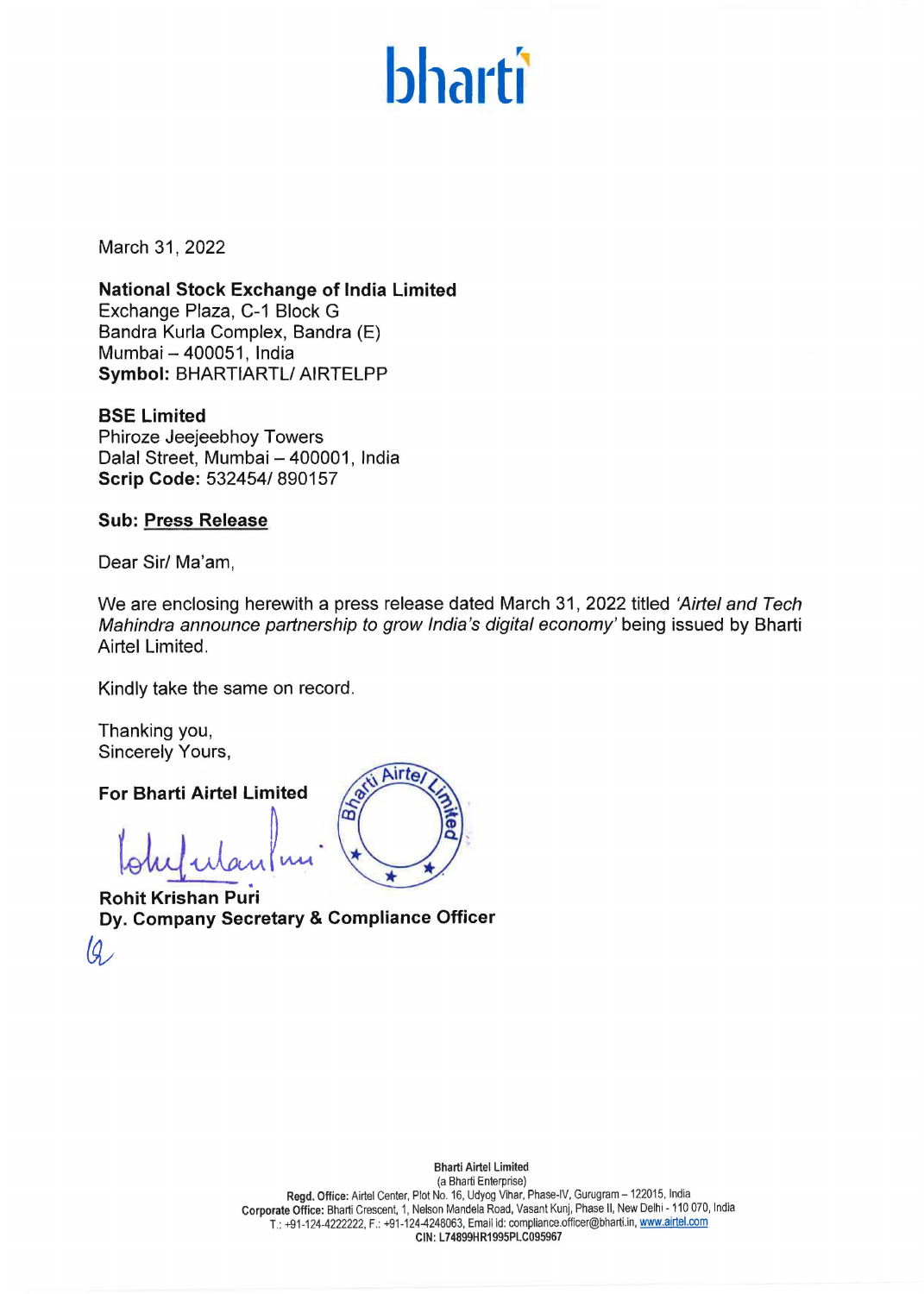



### **Airtel and Tech Mahindra announce partnership to grow India's digital economy**

## *To jointly develop & market innovative enterprise grade digital solutions across 5G, Private Networks, Cloud and CDN*

**New Delhi, March 31, 2022:** Bharti Airtel ("Airtel"), India's premier communications solutions provider, and Tech Mahindra, a leading provider of digital transformation, consulting and business re-engineering services and solutions, today announced a strategic partnership to build and market innovative solutions for India's digital economy by bringing together their core strengths.

Airtel and Tech Mahindra will co-develop and market 5G use cases in India. Airtel has been spearheading 5G demos and testing in India while Tech Mahindra has developed world-class 5G applications and platforms. Airtel and Tech Mahindra will set up a joint 5G innovation lab for developing Make in India use cases for the Indian and global markets.

The two companies will also bring to market customized Enterprise Grade Private Networks, which will be at the core of the digital economy. These solutions will focus on combining Airtel's industry leading integrated connectivity portfolio of 5G ready mobile network, Fiber, SDWAN, and IoT along with Tech Mahindra's proven system integration capabilities. The companies will initially focus on segments such as Automobiles, Aviation, Ports, Utilities, Chemicals, Oil & Gas and expand to other industries going forward.

Airtel and Tech Mahindra will also offer secure Cloud and Content Delivery Network (CDN) solutions to businesses. With enterprises rapidly moving to cloud based platforms as part of their digital transformation journeys, Airtel has built a formidable Hybrid Cloud portfolio with Airtel Cloud, Airtel IQ (CPaaS) alongside CDN offerings. Further, the two companies will explore leveraging Tech Mahindra's technological expertise to support Airtel in Cloud Engineering, implementation of tools for Cloud Orchestration.

**Ganesh Lakshminarayanan, CEO-Enterprise Business, Bharti Airtel** said: "*Airtel and Tech Mahindra have a shared vision of supporting the growth of India's digital ecosystem. We are delighted to join forces with Tech Mahindra to bring to market a range of cutting-edge digital solutions for the emerging requirements of enterprises. With proven technology capabilities and deep customer trust enjoyed by the two brands, we believe this is a win-win partnership*."

**Manish Vyas, President, Communications, Media and Entertainment Business, and CEO, Network Services, Tech Mahindra**, said: "*5G ecosystem will unlock immense opportunities for industries across sectors to improve productivity and enhance customer experience through digitally powered new-age platforms and solutions. We are excited to partner with Airtel to provide innovative and cutting-edge solutions for enterprise customers. In line with Tech Mahindra's NXT.NOWTM framework, this collaboration is focused on offering next-generation services to the Indian market by enabling transformation via network, cloud engineering and customer experience.*"

As part of NXT.NOWTM framework, which aims to provide 'Seamless Customer Experience', Tech Mahindra focuses on investing in emerging technologies and solutions that enable digital transformation and meet the evolving needs of changing customers.